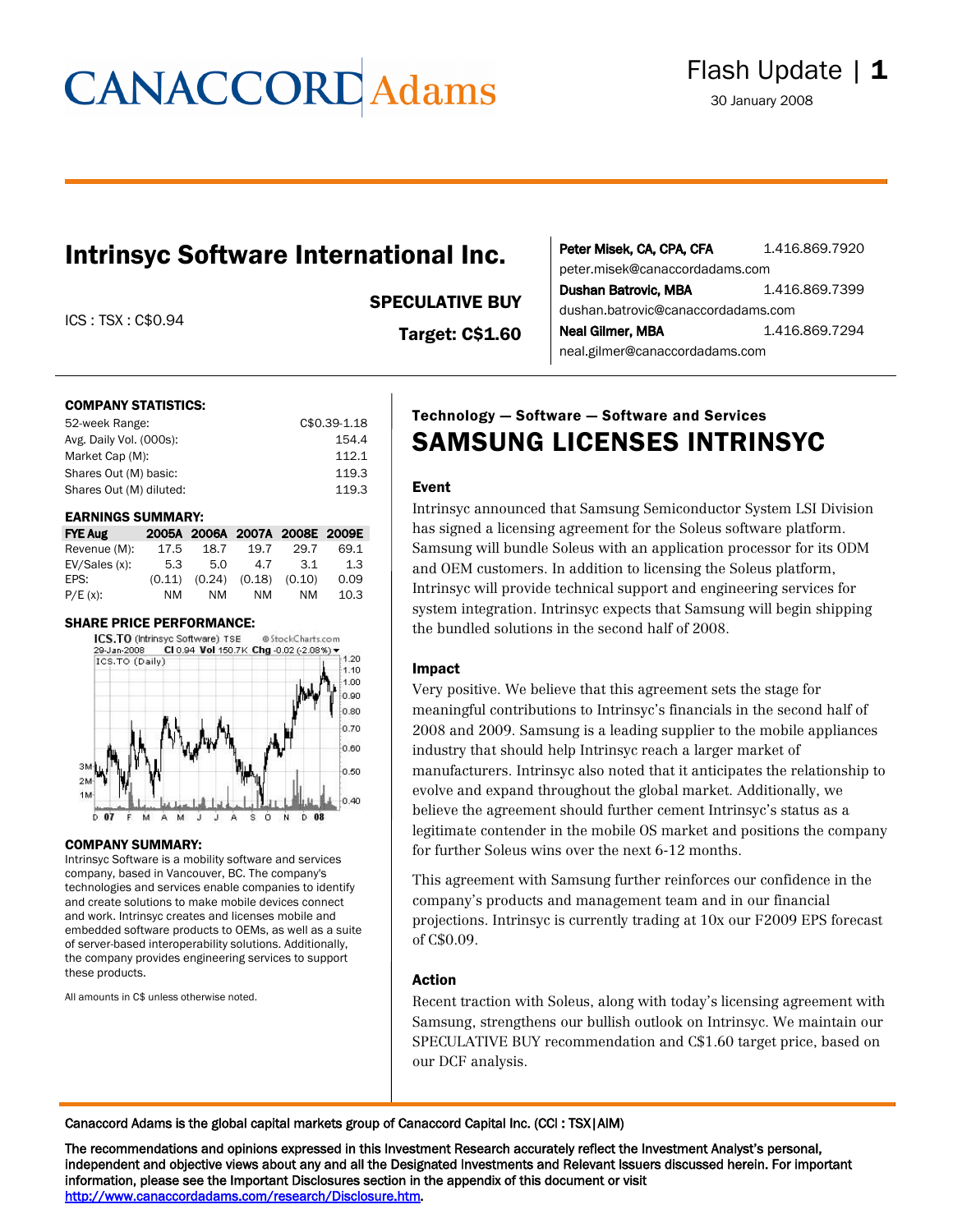#### Investment risks

The main risks to our outlook include the competitive environment intensifying, design wins taking longer than expected to close, design wins not translating into material revenue due to failed device launches, ESG division revenue erosion, and key management leaving the firm. Other risks include litigation, adverse F/X trends, slower-than-expected growth in the mobile device market, faster-than-expected ASP erosion at handset OEM/ODMs pressuring Intrinsyc's ASPs down significantly, and broader macroeconomic forces impacting the market.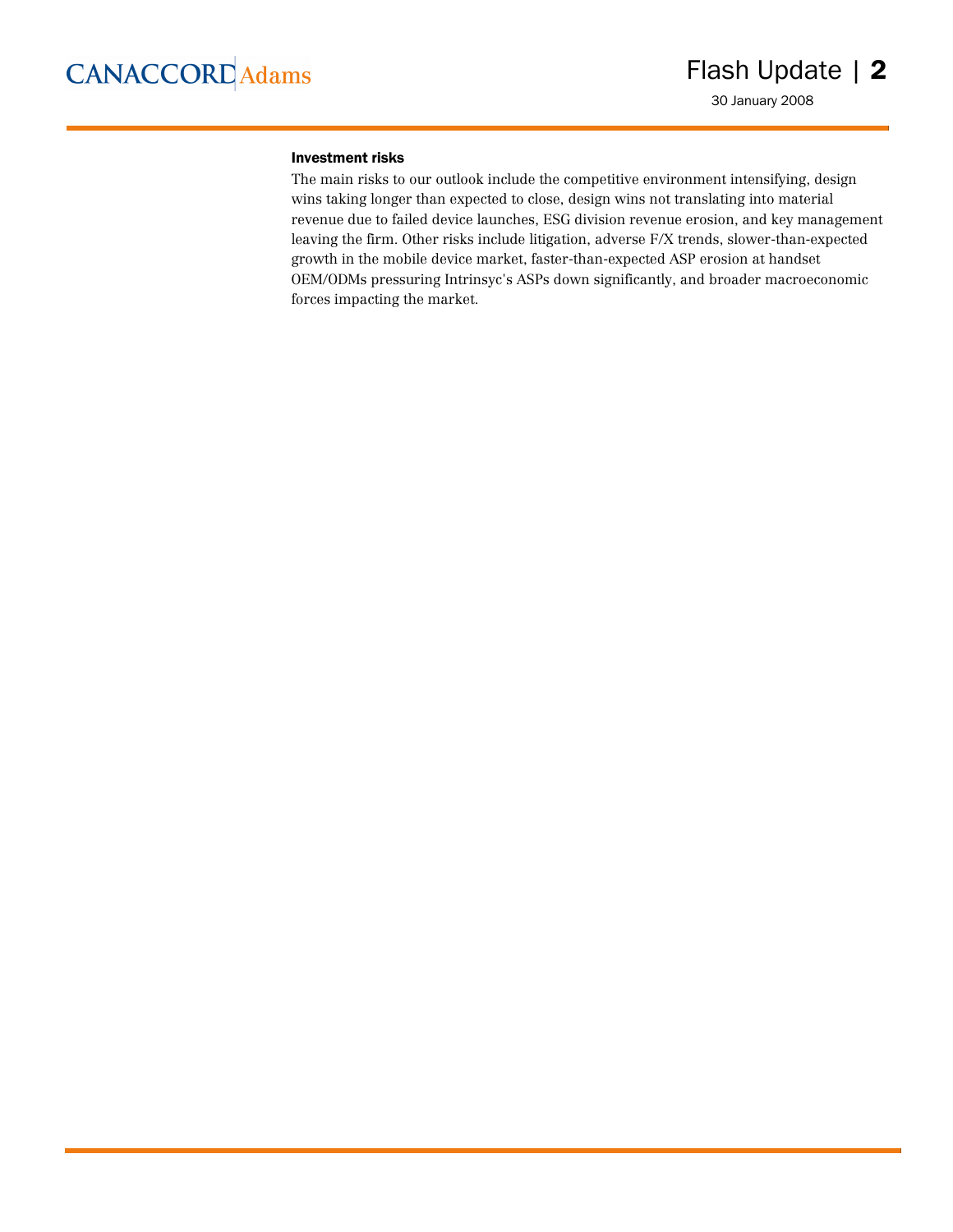## **CANACCORD** Adams

### **APPENDIX: IMPORTANT DISCLOSURES**<br>**Analyst Certification:** Each author

Each authoring analyst of Canaccord Adams whose name appears on the front page of this investment research hereby certifies that (i) the recommendations and opinions expressed in this investment research accurately reflect the authoring analyst's personal, independent and objective views about any and all of the designated investments or relevant issuers discussed herein that are within such authoring analyst's coverage universe and (ii) no part of the authoring analyst's compensation was, is, or will be, directly or indirectly, related to the specific recommendations or views expressed by the authoring analyst in the investment research.

Site Visit: An analyst has visited Intrinsyc's material operations in Vancouver, BC, Canada. No payment or reimbursement was received from the issuer for the related travel costs.

#### Price Chart:\*



\* Price charts assume event 1 indicates initiation of coverage or the beginning of the measurement period.

| <b>Distribution of Ratings:</b>                            |                                                                 |     | Coverage Universe | <b>IB</b> Clients |                                                                                                                                                                                                                                                                                                                                                                                                                                    |
|------------------------------------------------------------|-----------------------------------------------------------------|-----|-------------------|-------------------|------------------------------------------------------------------------------------------------------------------------------------------------------------------------------------------------------------------------------------------------------------------------------------------------------------------------------------------------------------------------------------------------------------------------------------|
| Global Stock Ratings                                       | Rating                                                          | #   | %                 | %                 |                                                                                                                                                                                                                                                                                                                                                                                                                                    |
| (as of 2 January 2008)                                     | Buy                                                             | 294 | 61.8%             | 43.9%             |                                                                                                                                                                                                                                                                                                                                                                                                                                    |
|                                                            | Speculative Buy                                                 | 57  | 12.0%             | 70.2%             |                                                                                                                                                                                                                                                                                                                                                                                                                                    |
|                                                            | Hold                                                            | 112 | 23.5%             | 33.0%             |                                                                                                                                                                                                                                                                                                                                                                                                                                    |
|                                                            | Sell                                                            | 13  | 2.7%              | $0.0\%$           |                                                                                                                                                                                                                                                                                                                                                                                                                                    |
|                                                            |                                                                 | 476 | 100.0%            |                   |                                                                                                                                                                                                                                                                                                                                                                                                                                    |
| System:                                                    | designated investment or the relevant issuer.                   |     |                   |                   | <b>HOLD:</b> The stock is expected to generate risk-adjusted returns of 0-10% during the next 12 months.<br><b>SELL:</b> The stock is expected to generate negative risk-adjusted returns during the next 12 months.<br><b>NOT RATED:</b> Canaccord Adams does not provide research coverage of the relevant issuer.<br>"Risk-adjusted return" refers to the expected return in relation to the amount of risk associated with the |
| <b>Risk Qualifier:</b>                                     | criteria. Investments in the stock may result in material loss. |     |                   |                   | <b>SPECULATIVE:</b> Stocks bear significantly higher risk that typically cannot be valued by normal fundamental                                                                                                                                                                                                                                                                                                                    |
| Canaccord Adams Research Disclosures as of 30 January 2008 |                                                                 |     |                   |                   |                                                                                                                                                                                                                                                                                                                                                                                                                                    |
|                                                            | $\alpha$ - $\alpha$ - $\alpha$ - $\alpha$ - $\alpha$            |     |                   |                   | Data alla annon                                                                                                                                                                                                                                                                                                                                                                                                                    |

| $\omega$ ompany                       | Disclosure    |
|---------------------------------------|---------------|
| Intrinsyc Software International Inc. | 1A. Z.<br>. . |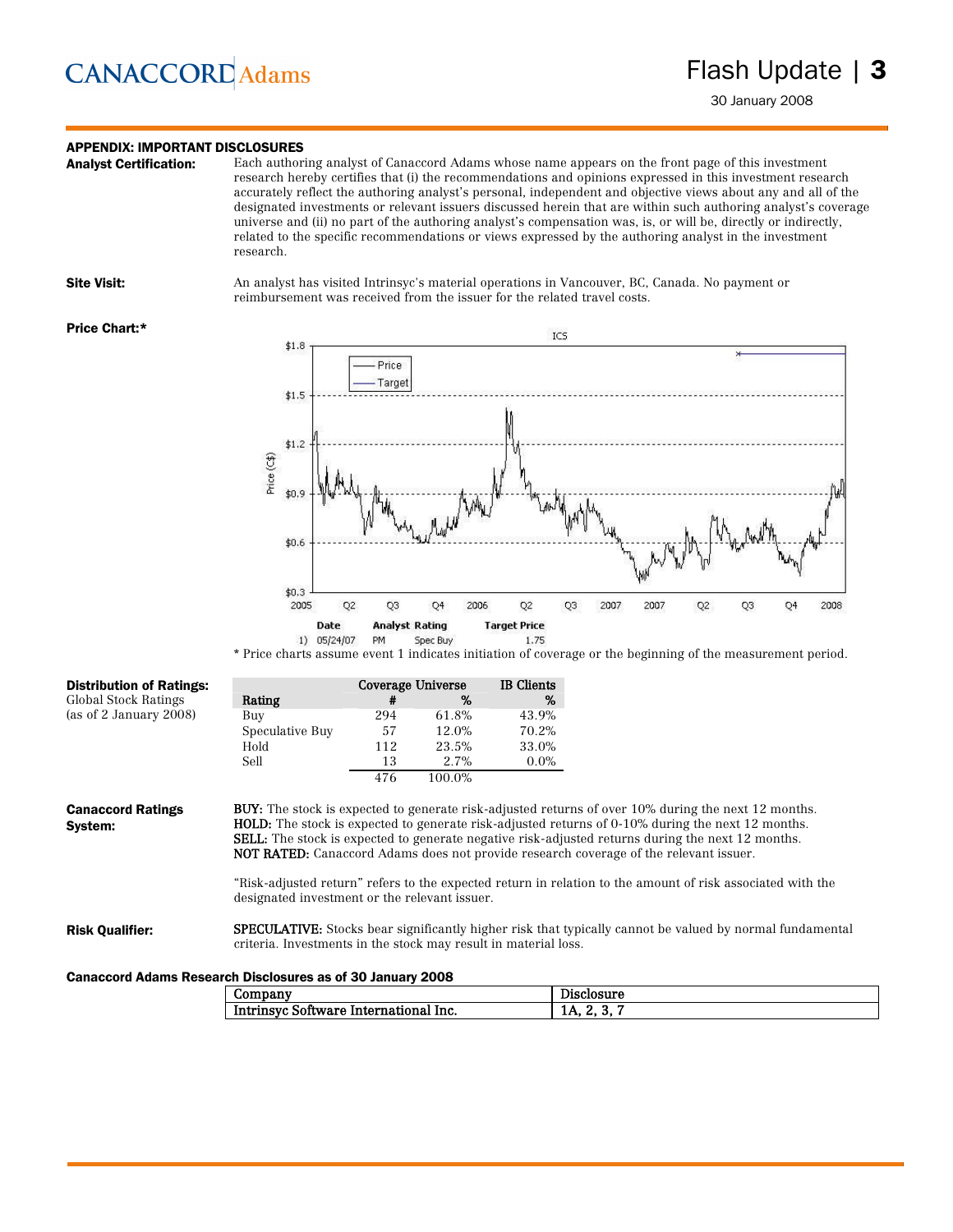## **CANACCORD** Adams

### Flash Update | 4

30 January 2008

| 1            | The relevant issuer currently is, or in the past 12 months was, a client of Canaccord Adams or its affiliated                                                                                                              |
|--------------|----------------------------------------------------------------------------------------------------------------------------------------------------------------------------------------------------------------------------|
|              | companies. During this period, Canaccord Adams or its affiliated companies provided the following services                                                                                                                 |
|              | to the relevant issuer:                                                                                                                                                                                                    |
|              | A. investment banking services.                                                                                                                                                                                            |
|              | B. non-investment banking securities-related services.                                                                                                                                                                     |
|              | C. non-securities related services.                                                                                                                                                                                        |
| $\mathbf{2}$ | In the past 12 months, Canaccord Adams or its affiliated companies have received compensation for                                                                                                                          |
|              | Corporate Finance/Investment Banking services from the relevant issuer.                                                                                                                                                    |
| 3            | In the past 12 months, Canaccord Adams or any of its affiliated companies have been lead manager, co-lead                                                                                                                  |
|              | manager or co-manager of a public offering of securities of the relevant issuer or any publicly disclosed offer                                                                                                            |
|              | of securities of the relevant issuer or in any related derivatives.                                                                                                                                                        |
| 4            | Canaccord Adams acts as corporate broker for the relevant issuer and/or Canaccord Adams or any of its                                                                                                                      |
|              | affiliated companies may have an agreement with the relevant issuer relating to the provision of Corporate                                                                                                                 |
|              | Finance/Investment Banking services.                                                                                                                                                                                       |
| 5            | Canaccord Adams or any of its affiliated companies is a market maker or liquidity provider in the securities of                                                                                                            |
|              | the relevant issuer or in any related derivatives.                                                                                                                                                                         |
| 6            | In the past 12 months, Canaccord Adams, its partners, affiliated companies, officers or directors, or any                                                                                                                  |
|              | authoring analyst involved in the preparation of this investment research has provided services to the                                                                                                                     |
|              | relevant issuer for remuneration, other than normal course investment advisory or trade execution services.                                                                                                                |
| 7            | Canaccord Adams intends to seek or expects to receive compensation for Corporate Finance/Investment                                                                                                                        |
|              | Banking services from the relevant issuer in the next six months.                                                                                                                                                          |
| 8            | The authoring analyst, a member of the authoring analyst's household, or any individual directly involved in                                                                                                               |
|              | the preparation of this investment research, has a long position in the shares or derivatives, or has any other                                                                                                            |
|              | financial interest in the relevant issuer, the value of which increases as the value of the underlying equity                                                                                                              |
|              | increases.                                                                                                                                                                                                                 |
| 9            | The authoring analyst, a member of the authoring analyst's household, or any individual directly involved in                                                                                                               |
|              | the preparation of this investment research, has a short position in the shares or derivatives, or has any<br>other financial interest in the relevant issuer, the value of which increases as the value of the underlying |
|              | equity decreases.                                                                                                                                                                                                          |
|              |                                                                                                                                                                                                                            |
| 10           | Those persons identified as the author(s) of this investment research, or any individual involved in the<br>preparation of this investment research, have purchased/received shares in the relevant issuer prior to a      |
|              | public offering of those shares, and such person's name and details are disclosed above.                                                                                                                                   |
|              | A partner, director, officer, employee or agent of Canaccord Adams and its affiliated companies, or a member                                                                                                               |
| 11           | of his/her household, is an officer, or director, or serves as an advisor or board member of the relevant issuer                                                                                                           |
|              | and/or one of its subsidiaries, and such person's name is disclosed above.                                                                                                                                                 |
| 12           | As of the month end immediately preceding the date of publication of this investment research, or the prior                                                                                                                |
|              | month end if publication is within 10 days following a month end, Canaccord Adams or its affiliate                                                                                                                         |
|              | companies, in the aggregate, beneficially owned 1% or more of any class of the total issued share capital or                                                                                                               |
|              | other common equity securities of the relevant issuer or held any other financial interests in the relevant                                                                                                                |
|              | issuer which are significant in relation to the investment research (as disclosed above).                                                                                                                                  |
| 13           | As of the month end immediately preceding the date of publication of this investment research, or the prior                                                                                                                |
|              | month end if publication is within 10 days following a month end, the relevant issuer owned 1% or more of                                                                                                                  |
|              | any class of the total issued share capital in Canaccord Adams or any of its affiliated companies.                                                                                                                         |
| 14           | Other specific disclosures as described above.                                                                                                                                                                             |
|              |                                                                                                                                                                                                                            |

Canaccord Adams is the business name used by certain subsidiaries of Canaccord Capital Inc., including Canaccord Adams Inc., Canaccord Adams Limited, and Canaccord Adams, a division of Canaccord Capital Corporation. Clients of Canaccord Adams, in the past 12 months, may have been clients of Canaccord Capital Corporation, Canaccord Capital (Europe) Limited, Canaccord Capital Corporation USA Inc., and/or Adams Harkness Financial Group Ltd.

The authoring analysts who are responsible for the preparation of this investment research are employed by Canaccord Adams, a securities broker-dealer with principal offices located in Vancouver, Calgary, Toronto, Montreal (all Canada), Boston, New York, San Francisco (all US) and London (UK).

In the event that this is compendium investment research (covering six or more relevant issuers), Canaccord Adams and its affiliated companies may choose to provide specific disclosures of the subject companies by reference, as well as its policies and procedures regarding the dissemination of investment research. To access this material or for more information, please send a request to Canaccord Adams Research, Attn: Disclosures, P.O. Box 10337 Pacific Centre, 2200-609 Granville Street, Vancouver, BC, Canada V7Y 1H2 or disclosures@canaccordadams.com.

The authoring analysts who are responsible for the preparation of this investment research have received (or will receive) compensation based upon (among other factors) the Corporate Finance/Investment Banking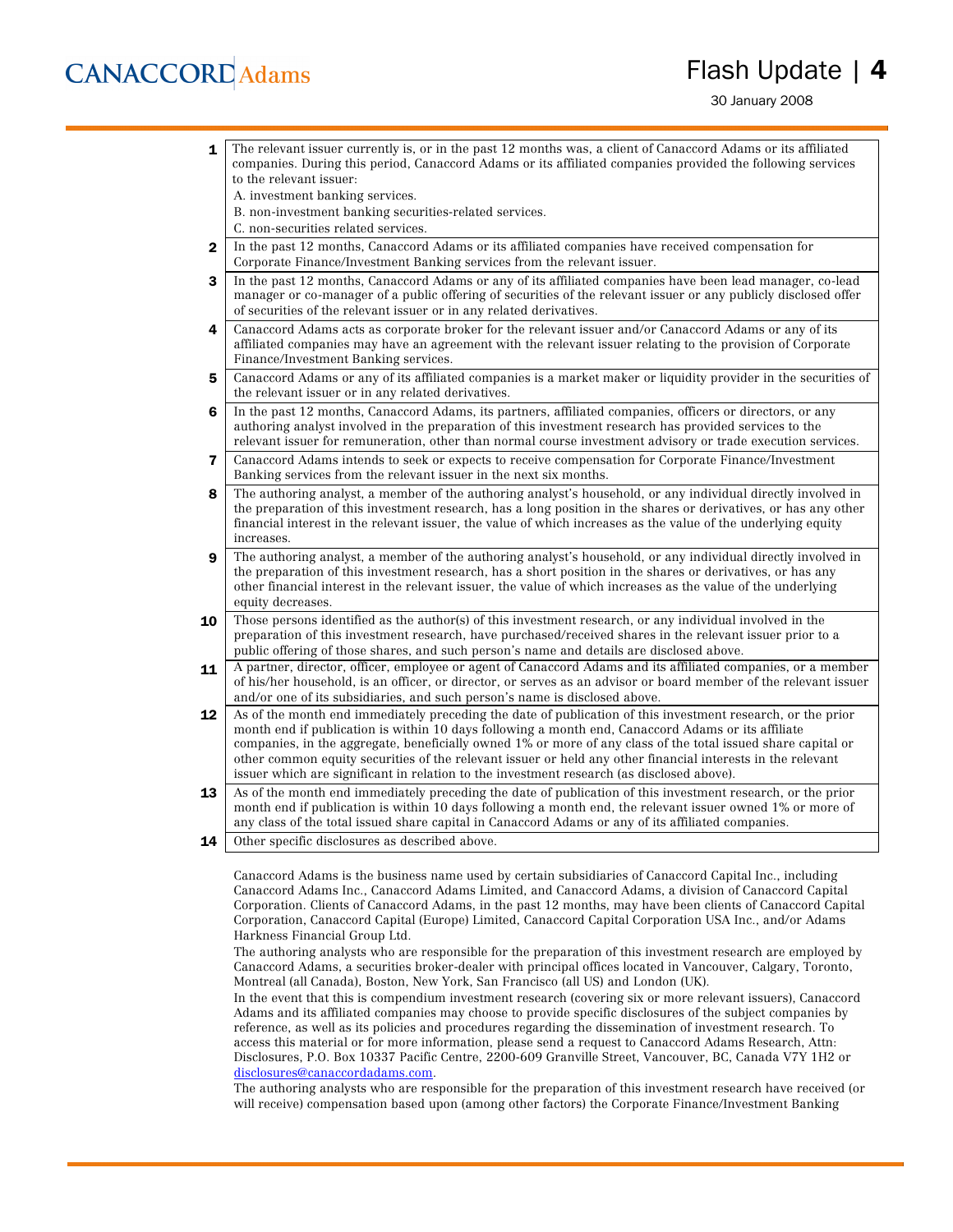30 January 2008

|                                                | revenues and general profits of Canaccord Adams. However, such authoring analysts have not received, and<br>will not receive, compensation that is directly based upon or linked to one or more specific Corporate<br>Finance/Investment Banking activities, or to recommendations contained in the investment research.<br>Canaccord Adams and its affiliated companies may have a Corporate Finance/Investment Banking or other<br>relationship with the company that is the subject of this investment research and may trade in any of the<br>designated investments mentioned herein either for their own account or the accounts of their customers, in<br>good faith or in the normal course of market making. Accordingly, Canaccord Adams or their affiliated<br>companies, principals or employees (other than the authoring analyst(s) who prepared this investment<br>research) may at any time have a long or short position in any such designated investments, Related<br>designated investments or in options, futures or other derivative instruments based thereon.<br>Some regulators require that a firm must establish, implement and make available a policy for managing<br>conflicts of interest arising as a result of publication or distribution of investment research. This investment<br>research has been prepared in accordance with Canaccord Adams' policy on managing conflicts of interest,<br>and information barriers or firewalls have been used where appropriate. Canaccord Adams' policy is<br>available upon request.<br>The information contained in this investment research has been compiled by Canaccord Adams from sources |
|------------------------------------------------|-----------------------------------------------------------------------------------------------------------------------------------------------------------------------------------------------------------------------------------------------------------------------------------------------------------------------------------------------------------------------------------------------------------------------------------------------------------------------------------------------------------------------------------------------------------------------------------------------------------------------------------------------------------------------------------------------------------------------------------------------------------------------------------------------------------------------------------------------------------------------------------------------------------------------------------------------------------------------------------------------------------------------------------------------------------------------------------------------------------------------------------------------------------------------------------------------------------------------------------------------------------------------------------------------------------------------------------------------------------------------------------------------------------------------------------------------------------------------------------------------------------------------------------------------------------------------------------------------------------------------------------------------------------------------------|
|                                                | believed to be reliable, but (with the exception of the information about Canaccord Adams) no representation<br>or warranty, express or implied, is made by Canaccord Adams, its affiliated companies or any other person<br>as to its fairness, accuracy, completeness or correctness. Canaccord Adams has not independently verified<br>the facts, assumptions, and estimates contained herein. All estimates, opinions and other information<br>contained in this investment research constitute Canaccord Adams' judgement as of the date of this<br>investment research, are subject to change without notice and are provided in good faith but without legal<br>responsibility or liability.                                                                                                                                                                                                                                                                                                                                                                                                                                                                                                                                                                                                                                                                                                                                                                                                                                                                                                                                                                         |
|                                                | Canaccord Adams salespeople, traders, and other professionals may provide oral or written market<br>commentary or trading strategies to our clients and our proprietary trading desk that reflect opinions that are<br>contrary to the opinions expressed in this investment research. Canaccord Adams' affiliates, proprietary<br>trading desk, and investing businesses may make investment decisions that are inconsistent with the<br>recommendations or views expressed in this investment research.                                                                                                                                                                                                                                                                                                                                                                                                                                                                                                                                                                                                                                                                                                                                                                                                                                                                                                                                                                                                                                                                                                                                                                   |
|                                                | This investment research is provided for information purposes only and does not constitute an offer or<br>solicitation to buy or sell any designated investments discussed herein in any jurisdiction where such offer or<br>solicitation would be prohibited. As a result, the designated investments discussed in this investment<br>research may not be eligible for sale in some jurisdictions. This investment research is not, and under no<br>circumstances should be construed as, a solicitation to act as a securities broker or dealer in any jurisdiction<br>by any person or company that is not legally permitted to carry on the business of a securities broker or<br>dealer in that jurisdiction. This material is prepared for general circulation to clients and does not have<br>regard to the investment objectives, financial situation or particular needs of any particular person. Investors<br>should obtain advice based on their own individual circumstances before making an investment decision. To<br>the fullest extent permitted by law, none of Canaccord Adams, its affiliated companies or any other person<br>accepts any liability whatsoever for any direct or consequential loss arising from or relating to any use of the<br>information contained in this investment research.                                                                                                                                                                                                                                                                                                                                                  |
| <b>For Canadian Residents:</b>                 | This Investment Research has been approved by Canaccord Adams, a division of Canaccord Capital<br>Corporation, which accepts responsibility for this Investment Research and its dissemination in Canada.<br>Canadian clients wishing to effect transactions in any Designated Investment discussed should do so through<br>a qualified salesperson of Canaccord Adams, a division of Canaccord Capital Corporation in their particular<br>jurisdiction.                                                                                                                                                                                                                                                                                                                                                                                                                                                                                                                                                                                                                                                                                                                                                                                                                                                                                                                                                                                                                                                                                                                                                                                                                    |
| <b>For United Kingdom</b><br><b>Residents:</b> | This Investment Research complies with of the Financial Services Authority's Handbook's chapter on Conduct<br>of Business and is approved by Canaccord Adams Limited, which is regulated and authorized by the<br>Financial Services Authority, in connection with its distribution in the United Kingdom. This material is not<br>for distribution in the United Kingdom to private customers, as defined under the rules of the Financial<br>Services Authority. Canaccord Adams Limited accepts responsibility for this Investment Research and its<br>dissemination in the United Kingdom. The information contained in this Investment Research is only<br>intended for distribution in the UK to persons who qualify as intermediate customers or market<br>counterparties, as defined under the rules of the Financial Services Authority.                                                                                                                                                                                                                                                                                                                                                                                                                                                                                                                                                                                                                                                                                                                                                                                                                           |
| <b>For United States</b><br><b>Residents:</b>  | Canaccord Adams Inc., a US registered broker-dealer, accepts responsibility for this Investment Research and<br>its dissemination in the United States. This Investment Research is intended for distribution in the United<br>States only to certain US institutional investors. US clients wishing to effect transactions in any Designated<br>Investment discussed should do so through a qualified salesperson of Canaccord Adams Inc.                                                                                                                                                                                                                                                                                                                                                                                                                                                                                                                                                                                                                                                                                                                                                                                                                                                                                                                                                                                                                                                                                                                                                                                                                                  |
| <b>For European Residents:</b>                 | If this Investment Research is intended for disclosure in any jurisdiction other than the United Kingdom, the<br>US or Canada, then the relevant rules and regulatory requirements of that jurisdiction will apply.                                                                                                                                                                                                                                                                                                                                                                                                                                                                                                                                                                                                                                                                                                                                                                                                                                                                                                                                                                                                                                                                                                                                                                                                                                                                                                                                                                                                                                                         |